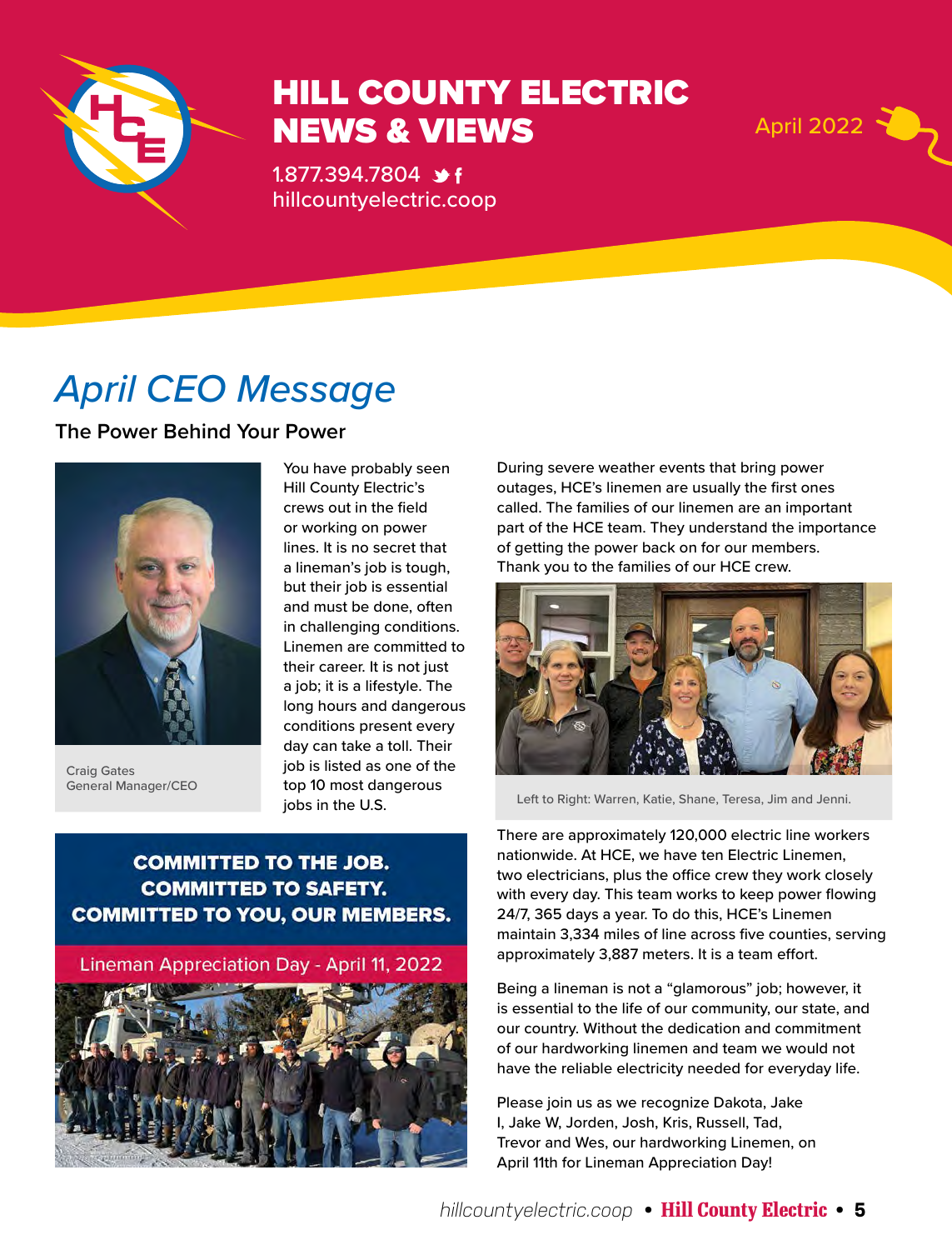## *HCE Happenings*

Last month, Hill County Electric (HCE) had approximately 1,795 account hours affected by outages. Of these hours:



### **Attention Irrigation Consumers**

Irrigation account prepayment billing should have been received around March 2nd. Once your account is paid in full, our servicemen will be happy to connect your irrigation account when they are in the area. If you need your account connected on a specific date, please call the HCE office to schedule a time. If our serviceman needs to make a special trip, a connection fee of \$25 will be billed per meter.

Per our tariff, HCE disconnects irrigation accounts between October 25th and 31st.

**Please contact Teresa Jensen in the HCE office at 406-394-7804 or 1-877-394-7804 with any questions.**

### ALERT TODAY, ALIVE TOMORROW: HEADS UP FOR FARM SAFETY



Stay safe around downed power lines. Consider all lines, equipment and conductors to be live and dangerous.

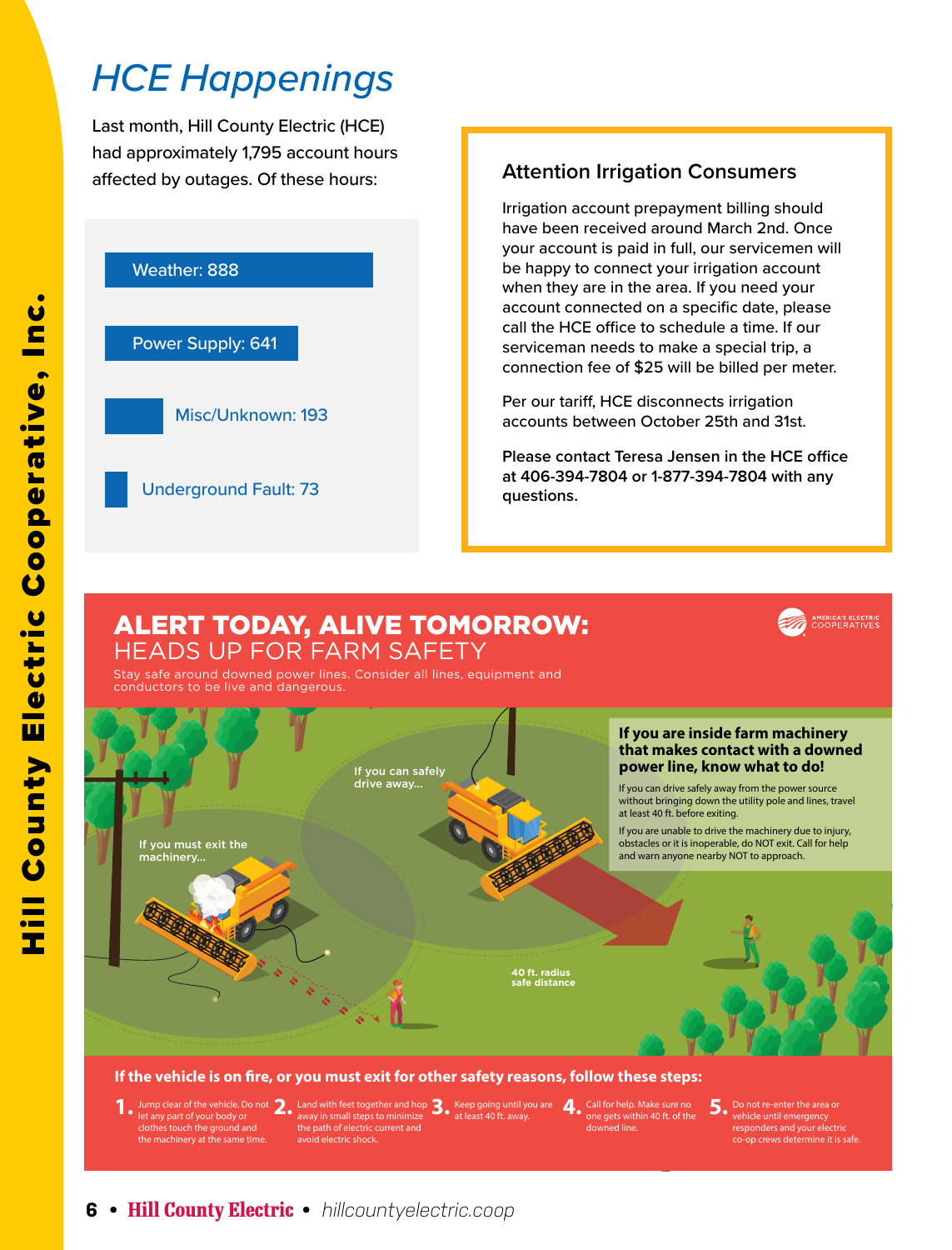## DO YOU KNOW ABOUT LINEWORKERS?

Every April, we celebrate lineworkers and the hard work they do to make sure we have electricity to power our lives.

How much do you know about lineworkers? Take the quiz below to find out! (Use the answer key to check your work.)



| 1. | $up to \_\_$ .                                                                                                                | Lineworkers have to wear a lot of gear to do their jobs. A lineworker's gear can weigh |                                                            |  |                      |
|----|-------------------------------------------------------------------------------------------------------------------------------|----------------------------------------------------------------------------------------|------------------------------------------------------------|--|----------------------|
|    | <b>a.</b> 15 pounds                                                                                                           |                                                                                        | <b>b.</b> 50 pounds                                        |  | c. 80 pounds         |
|    | <b>2.</b> Lineworkers maintain and repair electrical lines, but they do not install them.<br><b>a.</b> True (no installation) |                                                                                        | <b>b.</b> False (They maintain, repair and install lines.) |  |                      |
|    | <b>3.</b> There are approximately ________ lineworkers in the United States.                                                  |                                                                                        |                                                            |  |                      |
|    | a. 50,000                                                                                                                     | b.                                                                                     | 90,000                                                     |  | c. $120,000$         |
|    | 4. Lineworkers must wear ________ clothing to protect them from a possible electric arc<br>while working.                     |                                                                                        |                                                            |  |                      |
|    | <b>a.</b> fire resistant                                                                                                      |                                                                                        | <b>b.</b> extra thick                                      |  | c. leather or rubber |

- 5. Lineworkers must wear special conductive boots when climbing a steel structure.
	-
	- **a.** True **b.** False



 $\blacksquare$ 

Answer Key: 1) b. 50 pounds 2) b. False 3) c. 120,000 4) a. fire resistant 5) a. True